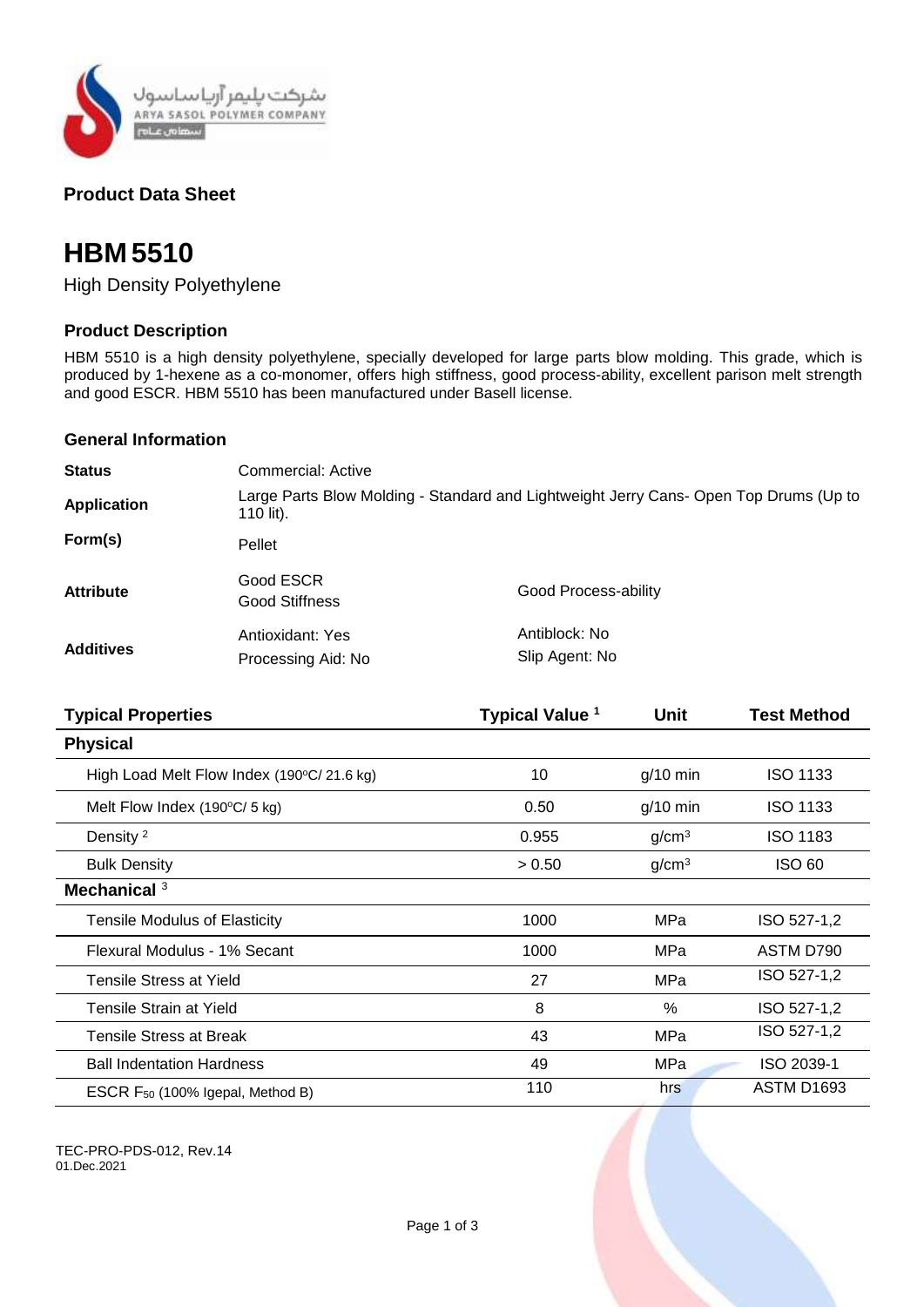

| <b>Impact</b>                                              |     |                      |                |
|------------------------------------------------------------|-----|----------------------|----------------|
| Tensile Impact Strength (Notched, Type 1, Method A, -30°C) | 135 | $k$ J/m <sup>2</sup> | ISO 8256       |
| Izod Impact Strength (Notched, Method A, 23°C)             | 22  | $k$ J/m <sup>2</sup> | <b>ISO 180</b> |
| Thermal                                                    |     |                      |                |
| Vicat Softening Temperature (Method A/10N)                 | 127 | °C                   | <b>ISO 306</b> |
| Deflection Temperature Under Load (1.8 MPa)                | 45  | °C                   | ISO 75         |
| Recommended Process Conditions <sup>4</sup>                |     |                      |                |

Extruder Barrel Temperature: 180-220 °C Melt Temperature: 200-235 °C

1. Typical values: these are not to be construed as specifications.

2. The density parameter was determined on compression-molded specimens, which were prepared in accordance with procedure C of ASTM D4703, Annex A1.

3. Properties are based on compression-molded specimens, which were prepared in accordance with procedure B of ASTM D4703, Annex A1, using 100% HBM 5510 resin.

4. Please note that, these processing conditions are recommended by manufacturer only for 100% HBM 5510 resin (not in the case of blending with any other compatible material), therefore because of the many particular factors which are outside our current knowledge and control and may affect the use of product, no warranty is given for the foregoing data. Moreover, the specific recommendations for resin type and processing conditions can only be made when the end use, required properties and fabrication equipment are known.

#### **Further Information**

#### **Health and Safety**

The resin is manufactured to the highest standards, but special requirements apply to certain applications such as food end-use contact and direct medical use. Specific information on regulatory compliance can be requested via customer.

Molten polymer may be degraded if it is exposed to air during any of the processing and off-line operations. The products of degradation may have an unpleasant odor. In higher concentrations they may cause irritation of the mucus membranes. Fabrication areas should be ventilated to carry away fumes or vapors. Legislation on the control of emissions and pollution prevention should be observed. Workers should be protected from the possibility of skin or eye contact with molten polymer.

The resin will burn when supplied with excess heat and oxygen. It should be handled and stored away from contact with direct flames and/or ignition sources. While burning, the resin contributes high heat and may generate a dense black smoke.

Recycled resins may have previously been used as packaging for, or may have otherwise been in contact with, hazardous goods. Converters are responsible for taking all necessary precautions to ensure that recycled resins are safe for continued use.

The detailed information about safety, handling, individual protection and waste disposal is provided in the relevant Safety Data Sheet. Additional specific information can be requested via customer.

#### **Conveying**

Conveying equipment should be designed to prevent accumulation of fines and dust particles. These particles can, under certain conditions pose an explosion hazard. We recommend that the conveying system will be equipped with adequate filters and be operated and maintained in the way that ensure no leaks develop.

#### **Storage**

Polyethylene resins should be protected from direct sunlight and/or heat during storage. The storage location should also be dry, dust free and the storage temperature should not exceed 50 °C. It is also advisable to process polyethylene resins (in pelletized or powder from) within 6 months after delivery, because excessive aging of

TEC-PRO-PDS-012, Rev.14 01.Dec.2021